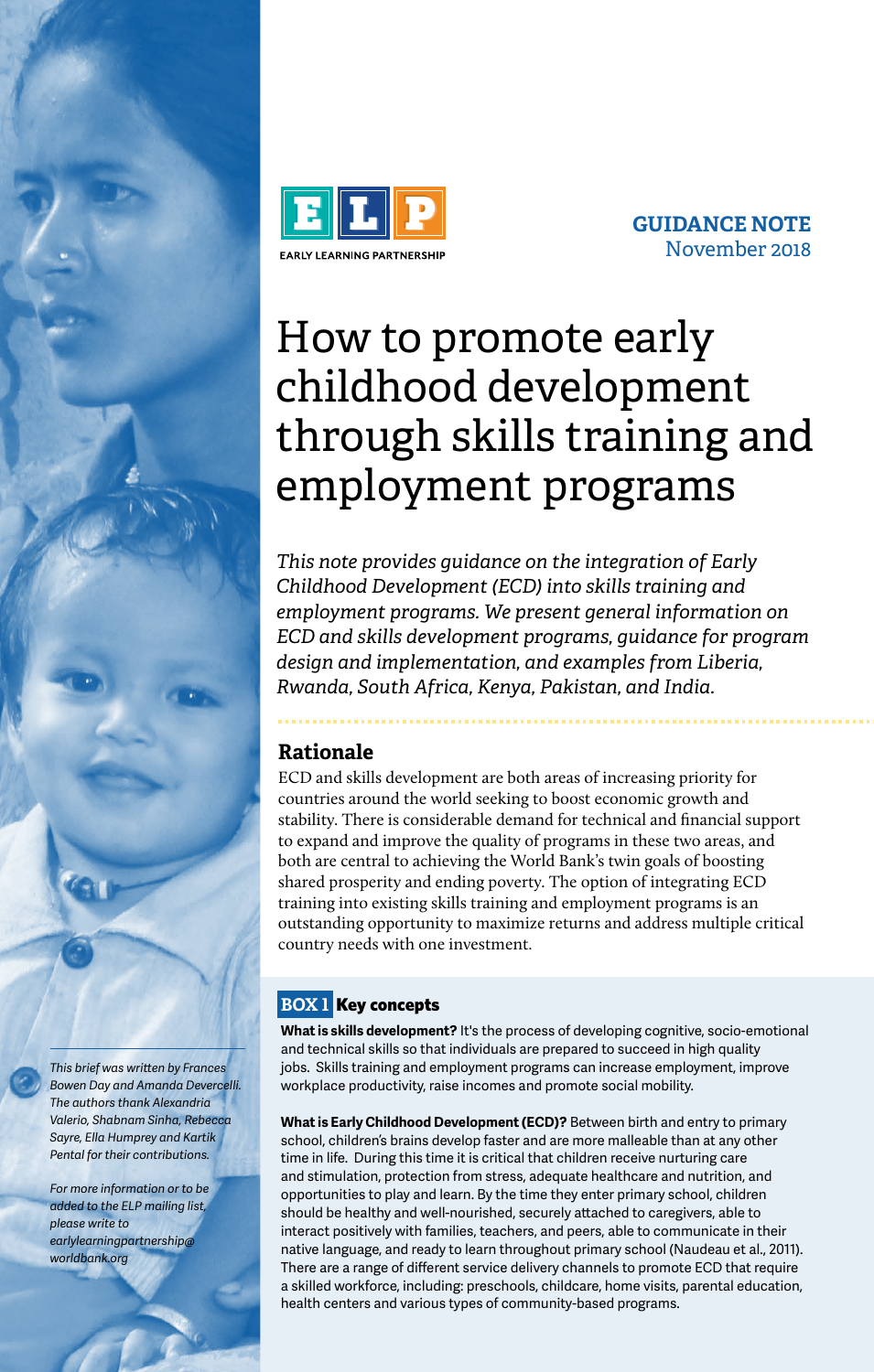#### *Increasing demand for ECD services and quality practitioners*

Between 2003 and 2011, World Bank investments into ECD totaled just below \$2 billion and were mostly flat. Since 2012, investments into ECD have significantly increased, with a large and rapid increase between 2015 and 2017 (\$4.5 billion in three years). This rising demand has been driven by growing evidence of the diverse returns that arise from improved ECD, not only for individual children but for their families, their countries' overall workforce capacity, and economic development. Access to affordable childcare addresses a critical need for families with working parents. The limited availability of affordable childcare in many countries means parents (mostly women) are often forced to choose between leaving their children with poor or no care, working reduced hours, or forgoing work altogether (IFC 2017).



### Increasing demand for market-relevant skills and employment programs

**FIGURE 2** 

Trends such as rapid urbanization, the youth bulge, and increasingly educated youth looking for opportunities that match their skills and expectations have all exacerbated the employment challenge in many countries. The rising demand for World Bank supported skills development enancinge in many countries. The rising demand for world bank supported skins development<br>projects reflects these trends. The World Bank skills portfolio currently includes 105 projects (92 active and 13 in the pipeline), with an average size of \$117 million (2017 Skills Portfolio Review).  $\overline{\phantom{0}}$ 

**FIGURE 2** World Bank finance for skills development (US\$ millions)



#### *Tackling multiple challenges with quality investments*

By combining ECD and skills development programs, countries can help address shortages of qualified ECD practitioners while providing employment opportunities. Investments in early childhood will yield high returns only if they are of good quality. One of the most important elements of quality is a capable, caring, and qualified workforce. Many countries, however, face a severe shortage of trained ECD caregivers, teachers, and center operators. The average ratio of students to trained preschool teachers is 40:1 in South Asia and 79:1 in Africa, far higher than the suggested international best practice of 15:1. According to data from 20 low- to middleincome countries, fewer than half of preschool teachers meet their own countries' national quality standards (Sun, Rao, and Pearson 2015).

Building job-relevant skills is essential for successful workforce development programs. Given many countries have a strong and growing demand for ECD practitioners, this may be a highly relevant option for a skills track. Integrating ECD into skills programs can address a common concern that training tracks may be too rigid or have too little market demand, or both. In addition, the broader curriculum often offered by skills development programs (including life skills, business skills, and work readiness skills) is useful for ECD practitioners. For example, socio-emotional skills can promote improved interactions with young children and executive functioning skills help with planning, classroom management and reflective practice. (Ponguta et al, 2018). Box 2 summarizes the potential returns from integrating ECD into skills programs.

#### **BOX 2** Potential returns from integrated ECD skills investment

| <b>POTENTIAL RETURNS</b>                                                                 | <b>EXPLANATION AND CONSIDERATIONS</b>                                                                                                                                                                                                                                                                                                                                                                                                                                                                                                                                                                                                                                                                                                                                                                                                                                 |
|------------------------------------------------------------------------------------------|-----------------------------------------------------------------------------------------------------------------------------------------------------------------------------------------------------------------------------------------------------------------------------------------------------------------------------------------------------------------------------------------------------------------------------------------------------------------------------------------------------------------------------------------------------------------------------------------------------------------------------------------------------------------------------------------------------------------------------------------------------------------------------------------------------------------------------------------------------------------------|
| Expanded access to affordable early learning,<br>including through small business owners | The availability of trained practitioners should help existing service providers<br>(government and non-state actors) to expand provision as well as create<br>potential opportunities for the training graduates to establish their own<br>centers. Supporting non-state actors to expand low-cost quality provision is<br>particularly important given that many governments lack the resources to meet<br>the increasing demand for ECD. The nonstate sector has already been playing<br>an important role in the expansion of access to early learning. Studies from four<br>cities in Africa show that parents living on less than US\$3 a day are willing to<br>pay for preschool services if they perceive the services to be of high quality,<br>and small business owners can meet this demand through low-cost preschool<br>services (Optimus Impact 2013). |
| Improved quality of ECD provision leading to better<br>child-development outcomes        | This is the likely impact of good quality ECD practitioners who can provide an<br>effective learning environment, encourage positive interactions and use age-<br>appropriate pedagogical practices across a range of domains.                                                                                                                                                                                                                                                                                                                                                                                                                                                                                                                                                                                                                                        |
| Increased employment and income opportunities                                            | ECD practitioners is an area of growing market demand. Many governments<br>have committed to expand pre-primary education, and increasingly recognize<br>the value of trained ECD practitioners, which creates meaningful employment<br>and career opportunities in ECD work. Information on diagnosing market<br>demand is on page 5.                                                                                                                                                                                                                                                                                                                                                                                                                                                                                                                                |
| Increased self-esteem and empowerment                                                    | The self-esteem of trainees can be further enhanced by providing training on a<br>range of work-readiness and life skills, including social-emotional skills                                                                                                                                                                                                                                                                                                                                                                                                                                                                                                                                                                                                                                                                                                          |

# **Three ways to promote and integrate child development through skills training and employment programs**

Skills programs can be used to promote child development in at least three ways, including:

- 1. Offering ECD practitioner qualifications as a training track within a skills program (e.g., to qualify ECD caregivers for daycare centers or to train preschool teachers)
- 2. Establishing a program to support entrepreneurs to run ECD centers
- 3. Establishing on-site quality childcare provision for trainees attending skills programs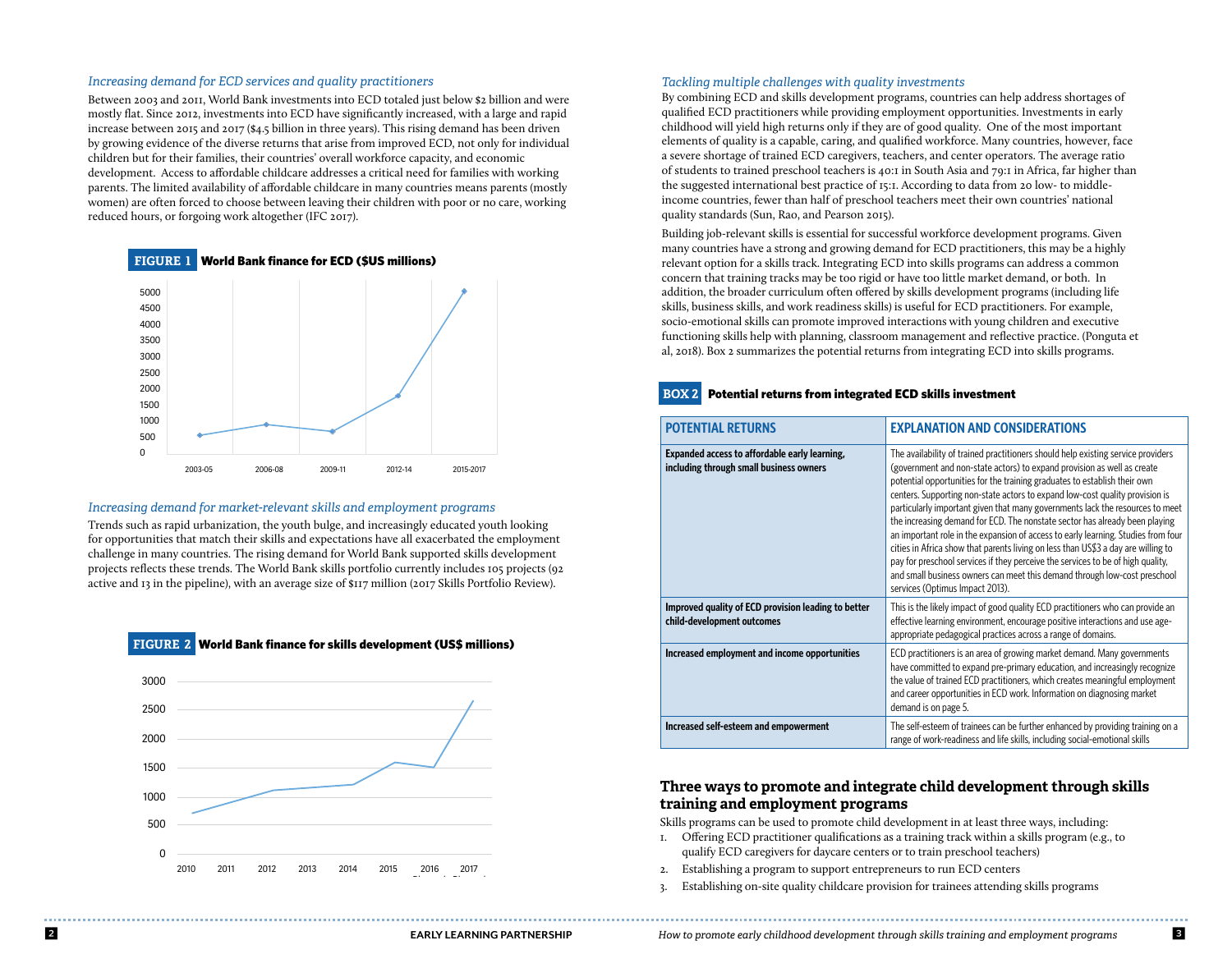# **Country snapshots: Six programs that integrate ECD and skills training**

Throughout this guidance note we will refer to six examples of programs that use one or more of these three approaches. Most of these programs have a double objective: tackling unemployment as well as improving access to quality ECD services. We provide brief descriptions below and further details on pages 11-13.

| <b>EXAMPLE</b><br><b>PROGRAMS</b> | 1) Offer ECD practitioner<br>qualifications as a training<br>track within a skills program | 2) Establish a program to<br>support entrepreneurs to<br>run ECD centers | 3) Establish on-site quality<br>childcare provision for trainees<br>attending skills programs |
|-----------------------------------|--------------------------------------------------------------------------------------------|--------------------------------------------------------------------------|-----------------------------------------------------------------------------------------------|
| Liberia - EPAG                    |                                                                                            |                                                                          |                                                                                               |
| Rwanda - Caregiver                |                                                                                            |                                                                          |                                                                                               |
| South Africa - SmartStart         |                                                                                            |                                                                          |                                                                                               |
| Kenya - Kidogo Mamapreneurs       |                                                                                            | ✓                                                                        |                                                                                               |
| Pakistan - LEAPS program          |                                                                                            |                                                                          |                                                                                               |
| India - Sudiksha                  |                                                                                            |                                                                          |                                                                                               |

### *Liberia - EPAG*

In Liberia's Economic Empowerment of Adolescent Girls and Young Women (EPAG) program, two ECD training tracks were developed and incorporated into an established skills program targeting unemployed adolescent girls. A pilot was conducted in 2016–17, and a second round was conducted in 2017–18 with several improvements, including stronger alignment with the Ministry of Education. An additional package is being developed to support graduates in establishing their own centers.

# *Rwanda - Caregiver*

This pilot project placed unemployed young women in a training program to create caregivers, with a training curriculum strongly focused on both ECD and broader work readiness skills. It is now being scaled up, in alignment with the government's professional education and training institutions and with a focus on strengthening the enabling environment (including accreditation and quality assurance of the training service providers).

# *South Africa - SmartStart*

The SmartStart program helps unemployed men and women set up their own preschool centers / play groups. It operates as a two-part social franchise: (i) a network of SmartStart NGO franchises; and (ii) individual SmartStart centers. More than 1,000 centers have been established since 2015. The program is focusing on further scale-up and refining the model, considering aspects such as quality assurance for NGO franchisers, the role of the center, and the costs of ongoing monitoring and support.

### *Kenya - Kidogo Mamapreneurs*

Kidogo aims to improve the quality of childcare across informal settlements in Kenya through a hub-and-spoke social franchise model that provides training, resources, and ongoing mentorship to support women to start or grow their own quality childcare centers. Going forward, areas of focus will include refining the franchise model and lowering costs for monitoring and quality assurance.

### *Pakistan – LEAPS*

A pilot study trained and supported 10 female adolescents to establish community youth-led preschools in Sindh, Pakistan. The youth received training, mentorship and a stipend. A RCT was set up to determine the effectiveness on children's school readiness, on female youth development and the challenges and enablers to ECD youth-led programs.

# *India - Sudiksha Preschool*

Sudiksha recruits, trains, and supports local women to run preschools in Hyderabad and Kolkata through two models: (i) women are recruited to serve as an "incharge" (center manager), with investment from Sudiksha, in a profit-sharing model; (ii) women can apply to set up their own centers as Sudiksha franchises.

# **Seven steps to consider when integrating ECD and skills programs**

The following seven steps should be considered when designing and implementing an ECD skills program:

1. Diagnose the existing market demand for ECD services.

- 2. Align with government to ensure that there is recognition or certification for ECD workers; this will maximize graduates' employment potential.
- 3. Design the curriculum to include both ECD content knowledge and broader workplace competencies.
- 4. Include a well-structured and relevant internship.
- 5. Identify and mitigate any challenges trainees are likely to face while completing the program.
- 6. Support program graduates in finding employment; this could include entrepreneurial opportunities.
- 7. Build mechanisms to scale and sustain the program.

More detail on each of these steps is provided below.

# *1. Diagnose existing market demand for ECD*

Before other steps are taken, carry out a feasibility study to assess both the demand from potential trainees and the market demand from future employers. This analysis should inform the design of your program, including the training tracks to be offered, the program's content and duration, and the target profile of trainees. Ideally, the analysis should be carried out at the regional rather than the national level, to take into account regional variation.

When conducting a feasibility study of this kind, two basic sources of information will prove especially useful:

- Existing administrative data: Relevant administrative data should be available either from the country's Education Management Information System (EMIS) or from the UNESCO Institute for Statistics (UIS). The SABER-ECD policy instrument also has some helpful items which can be used.
- New survey data: By constructing an original sampling of current ECD providers and potential trainees, your effort can yield a customized, regional analysis of the market. Such a survey (or surveys) could include classroom observations, interviews, or focus group discussions with school managers, parents, ECD providers, and potential trainees.

See Box 3 for detailed suggestion on the types of information worth collecting in an original survey.

### *2. Align with government to ensure recognition/certification*

Involving the right government counterparts early in the design of the program is essential. Several government agencies may need to be involved to reflect the various program objectives and components. For example, the ministries of Education, Labor, Social Protection, or Gender may all be key counterparts, and within ministries different departments working on quality, human resources, or other areas may all have a role to play. Teams should ensure that the resulting qualification(s) are officially recognized and integrated into the system. In some countries, professional development frameworks and system requirements may not yet exist; in such cases, the program should explicitly discuss each of these areas with the government, and even use the program as an opportunity to develop formalized requirements.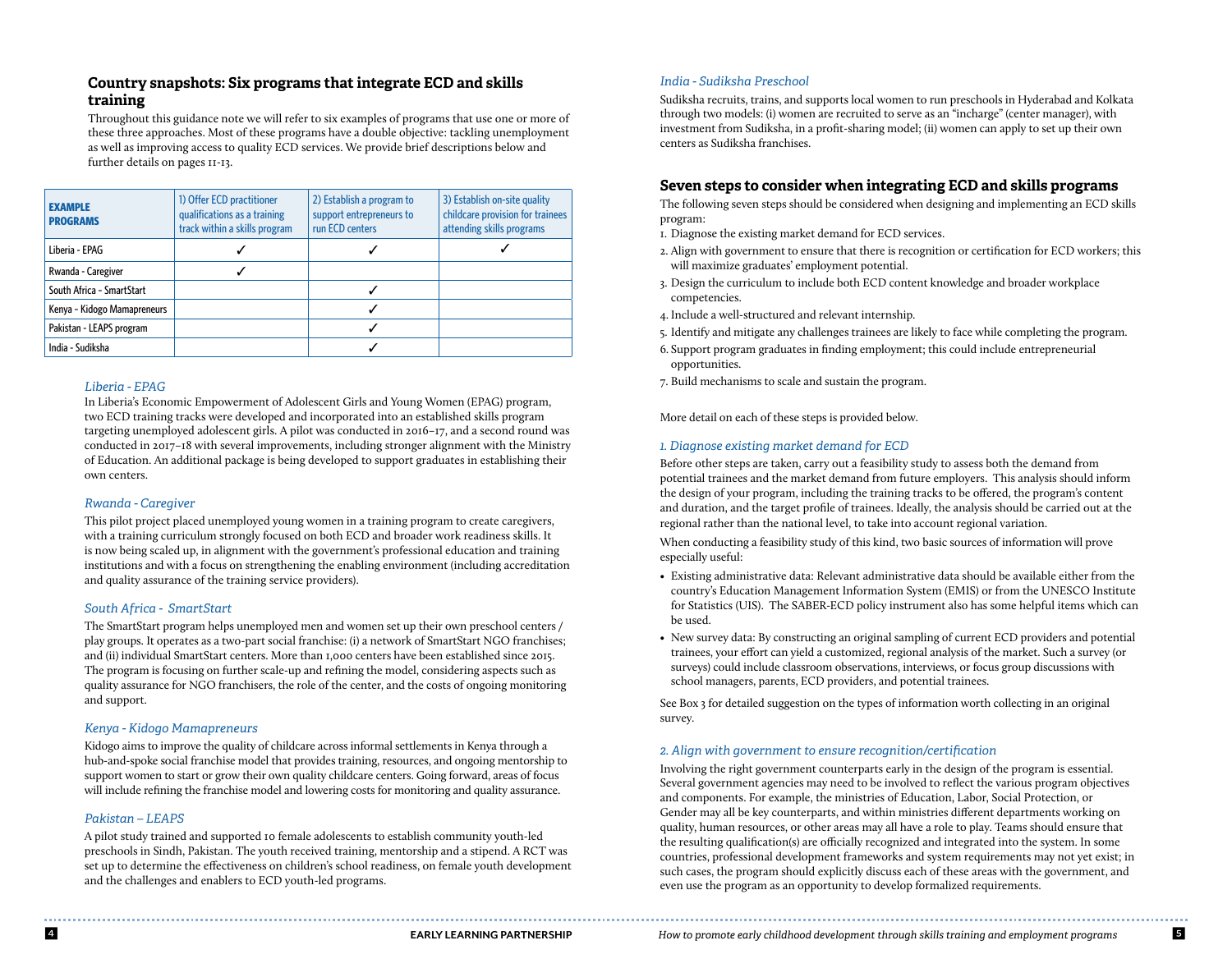### **BOX 3** Types of information worth collecting in a market-diagnostic survey

| <b>KEY CONSIDERATIONS</b>                                                                     | <b>POTENTIAL DATA TO COLLECT</b>                                                                                                                                                                                                                                                                                                                                                                                                     |
|-----------------------------------------------------------------------------------------------|--------------------------------------------------------------------------------------------------------------------------------------------------------------------------------------------------------------------------------------------------------------------------------------------------------------------------------------------------------------------------------------------------------------------------------------|
| <b>Market demand for ECD</b>                                                                  | Current enrollment rate and enrollment trends over last 10 years<br>$\bullet$<br>Number of children not enrolled in early learning<br>٠<br>Teacher: student ratios at existing centers<br>$\bullet$<br>Percent of service provision that is public vs. private<br>$\bullet$<br>Length of waiting lists for existing centers<br>$\bullet$                                                                                             |
| <b>Market demand for trained ECD</b><br>practitioners (disaggregate by<br>practitioner type)  | • Profile of current training programs (type of providers / qualifications)<br>Percent of trained teachers both within the system and at the center level<br>$\bullet$<br>Teacher vacancies and ease with which they are filled<br>٠<br>Profile of teachers desired by current ECD centers<br>٠<br>Quality of existing teaching and classroom environments<br>• Policy environment (recent policies may stimulate additional demand) |
| Level of interest among candidates<br>for ECD training (disaggregate by<br>practitioner type) | • Profiles of interested trainees (including academic qualifications, current employment status,<br>expected remuneration, time available for training, barriers to enrollment or completion of<br>training)<br>• Feedback from candidates on attractive elements of the profession and less attractive<br>elements of the profession                                                                                                |
| <b>Business case for ECD providers and</b><br>trainees                                        | • For trainees: What is the average monthly wage of ECD practitioners, and how many years<br>does it take them to repay the cost of training?<br>For ECD providers: What are the associated costs and benefits of qualified practitioners? (E.g.<br>$\bullet$<br>increased enrolment due attractiveness to parents? potential to expand provision?)<br>For potential entrepreneurs: What is the business model?                      |

Teams should identify the government requirements, particularly across the following four areas (for both public and private provision), and use this information to guide program design:

- 1. *Different types of qualifications and the requirements for the respective training programs:* This includes understanding the duration, training curriculum, mix of theory and practical components, and assessment structure for different qualifications.
- 2. *Accreditation requirements for providers of training:* Higher qualifications may have more stringent requirements for service providers of training.
- 3. *Profile of trainees:* There may be a tension in some training programs if the target beneficiaries have lower levels of academic achievement than government requirements for ECD practitioners. If so, there may still be scope to adjust the hiring processes and requirements. Otherwise, options could include aligning with (or creating) a lower level of qualification (such as caregiver qualification, rather than a teacher), or creating multiple training tracks to include lower levels of qualification, allowing the program to partially target some of the most vulnerable.
- 4. *Requirements for establishing ECD centers.* If establishing centers is a potential objective of the program, it will be necessary to identify whether the government has specific requirements for them, including a certain level of teacher qualification or academic achievement.

See Box 4 for a case study of an ECD skills program in India that illustrates steps 1 and 2.

### *3. Design the training curriculum to include both ECD and broader competencies*

ECD content should align with existing government learning standards and certification levels, as well as core principles of quality early learning (e.g., developmentally appropriate, play-based pedagogy). Training should be highly practical and easy to digest, taking into account the level of education the trainees have. It is advisable to build on existing teacher trainings in the country to ensure local relevance and save time and money.

Evidence from evaluated skills programs suggests that successful interventions adopt integrated approaches targeting multiple skills. Employers value a multiplicity of skills beyond education

# **BOX 4**

### India's approach to developing ECD qualifications

India offers an example of meeting demand and developing ECD qualifications through an existing Health Sector Skills Council. The World Bank is exploring work with this Council, which the government has designated to represent ECD, to develop a series of ECD practitioner qualifications, which will be developed within the context of the existing skills qualification frameworks in the country.

The demand to strengthen India's skilled ECD workforce is being driven by two initiatives. First, the Ministry of Labor's Maternity Benefits Amendment Act, launched in 2017, states that "every establishment having 50 or more employees shall have facility of a crèche" within a certain distance. This will create a large and immediate demand for services, including crèche/childcare centers and quality caregivers. The World Bank recently estimated that meeting the childcare demand in India requires 1-1.5 million caregivers, the vast majority of which do not exist. Second, the planned expansion of pre-primary sections in some Indian states, and the convergence of ECD centers (known as Anganwadis) with government schools in others, will create a demand for teachers specializing in early learning and the up-skilling of existing Anganwadi workers.

The following activities will be conducted to develop and implement these qualifications in India, with input from a range of government stakeholders and technical experts:

- 1. Identify ECD job roles, considering both existing qualifications and needs based on market demand. For example: caregivers (for crèches and daycare centers), Anganwadi workers with early stimulation and early learning competencies (ICDS centers), preschool teachers (pre-primary provision), and entrepreneurs (for ECD centers).
- 2. Define the National Occupational Standards, which will specify the knowledge and understanding required to carry out a job role.
- 3. Develop a Qualification Pack, in alignment with the National Skills Qualification Framework, containing the various National Occupational Standards relevant for a particular role (e.g. ECD caregiver). This Qualification Pack will drive the creation of curriculum and assessments.
- 4. Define regulation frameworks as well as roles and responsibilities.
- 5. Develop curriculum content for the qualifications and assessments.
- 6. Train master trainers.

It is hoped that in the following years this will lead to an increased number of good quality ECD practitioners as well as increased coverage of crèches and private childcare centers through an entrepreneur skills track.

*World Bank paper forthcoming*

credentials or technical qualifications. Accordingly, trainees should be equipped with a broad set of skills to succeed, potentially including:

- *Business skills,* including financial literacy (this could also focus on setting up ECD centers)
- *Work readiness,* including setting expectations about the workplace and professional behaviors
- *Socio-emotional skills* such as empathy, perseverance, reliability, communication, working in teams, and honesty
- *Effective communication skills* to facilitate communication with parents
- *Executive functioning skills* such as planning, organization and reflective thinking. For young adults in particular, the period of youth is potentially a time of significant growth in executive functioning skills, which can be harnessed by training programs. (Ponguta et al, 2018).

### *4. Include a well-structured and relevant internship*

A relevant and well-structured internship can help build the skills and confidence of the trainees and serve as a potential path to full-time employment. This should strongly be considered, even if it is not a specific requirement for the government qualification. In Liberia's EPAG-ECD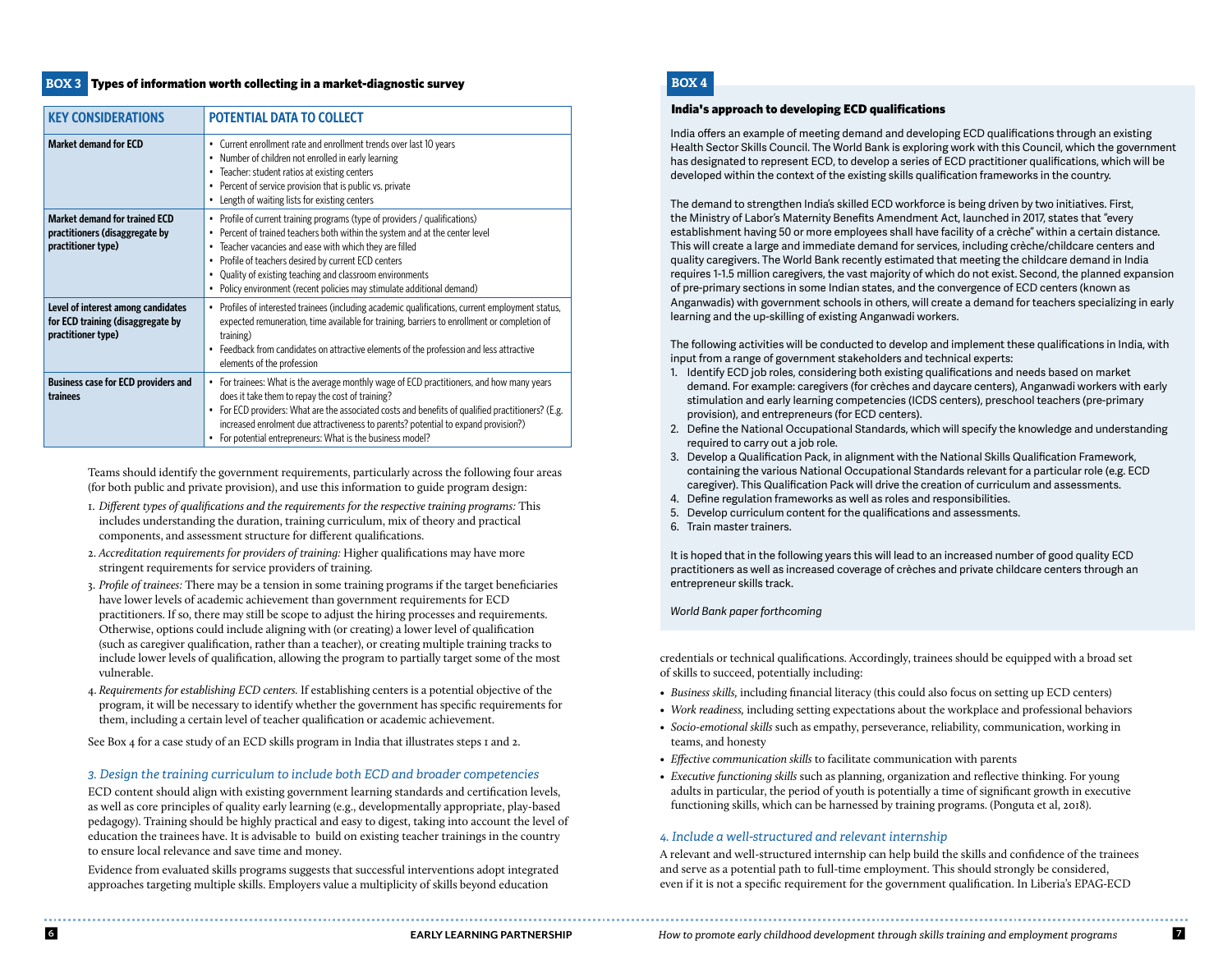### **BOX 5**

#### Rwanda example: leveraging the caregiver program curriculum to strengthen multiple other ECD occupations

The strong focus on work readiness distinguished this program from other ECD trainings and increased the attractiveness to, and engagement of, the government, due to the additional employment potential. Following the pilot program, Rwandan government authorities and EDC technical staff identified 19 occupations in alignment the TVET qualification framework where the training curriculum could be used for new occupations or to strengthen training for existing occupation. Examples included:

- Preschool teacher
- Qualified childcare worker
- Childcare center manager
- Nanny or domestic worker
- Counsellors / advisors for a variety of areas (e.g. pre-post-natal, maternity, family planning, etc.)

program, more than 50 percent of graduates working as ECD practitioners are employed at the place of their internship. Key considerations for an internship include:

- *Clarify expectations for the employer and trainee.* That is, clarify the responsibilities, compensation, and monitoring, among other things.
- Ensure trainees are placed in roles which provide opportunities to practice learned skills
- *Select ECD institutions that align with the program objectives.* For example, high-end private preschools may not be the best placement options if the program is designed to train people to work in programs with less resources.
- *• Ensure effective monitoring is in place.* This is necessary to address challenges that may arise and to ensure learning is maximized.

#### *5. Identify and mitigate any challenges trainees are likely to face*

A number of constraints can limit participation in skills programs, particularly for women, who tend to be the most likely participants in ECD-skills programs. These include financial constraints, negative family attitudes, or the need for childcare for their own children during training hours. These constraints should be explicitly taken into account in the program design and can be mitigated through the following strategies:

- *Childcare provision during training and employment:* Providing affordable childcare for participants in skills training programs can increase trainees' participation rates and productivity, as well as enhance children's development outcomes (Buvinic, Furst-Nichols, and Koolwal 2014). Childcare services could be offered free of charge or as a low-cost fee-for-services model. In Sierra Leone and Tanzania, for example, BRAC responded to demand and added a childcare service for women participating in a mentorship program (Empowerment Livelihood for Adolescents). It runs as a fee-for-service model with low operating costs, as women in the community group take turns volunteering. A recent childcare portfolio review by the World Bank Gender Group has more information on some of the approaches, experiences and lessons learned on how to address childcare in WB Lending Operations.
- *Overcoming financial constraints:* There are several options, including to structure the training to allow trainees to participate in other income-generating activities (e.g. through a part time program) or to provide trainees with stipends. The Liberia EPAG-ECD program, for example, provided a stipend of US\$2.00 for each day the trainees attended (this helped yield a 98 percent attendance rate). In addition, the program opened savings accounts for the trainees, with an initial deposit equal to US\$20.00 and incentives to encourage savings.

### *6. Help graduates to find employment*

To maximize the graduates' chances of finding employment, training programs should include explicit support to graduates. This could include developing partnerships with employers, identifying a pipeline of employment opportunities, and providing support with resume and interview skills. To facilitate the move into employment, training programs should consider the timing of the academic year and when staffing decisions are made.

An additional employment path could be entrepreneurship, with graduates setting up their own ECD centers. To encourage this, training programs could establish a training track specifically for entrepreneurs, incorporating business skills training, or else support a complementary initiative to support graduates in establishing their own centers. The latter approach is being considered in Liberia, where the World Bank is exploring options for creating a package of support for graduates interested in establishing their own centers, including initial start-up funding, mentoring, additional training, and a set of tools. This work is building on insights gained from existing entrepreneurship programs such as Kidogo in Kenya, SmartStart in South Africa, and Sudiksha in India.

*Potential aspects to consider in an entrepreneur support package include:*

- Supplementary ECD training (both initial training and ongoing follow-up) focused on improving the quality of the learning environment
- Targeted business skills training (both initially and ongoing) focused on establishing and sustaining centers
- School-based coaching: It is important to find a sustainable model for this; one option might be tapering the level of support based on the quality rating of the ECD center,
- Access to additional in-service training for teaching staff
- ECD technical tools: List of effective and easy-to-sustain teaching and learning materials; curriculum guidance; minimum standards; parental engagement strategies
- Business tools: e.g. Branding materials; financial templates; communication / marketing tools
- Financial support: This could be an initial start-up grant or access to credit through a partnership with a microfinance institution, and
- Establishing peer groups or Communities of Practice.

#### *7. Build mechanisms to scale and sustain the program*

To achieve scale and sustainability for ECD skills programs, there is a need to (i) determine institutional responsibility for the program long term, (ii) ensure that there are accredited service providers to deliver the training program, and (iii) put in place quality assurance. This may require the continued involvement of an external service provider to build capacity across the various stakeholders.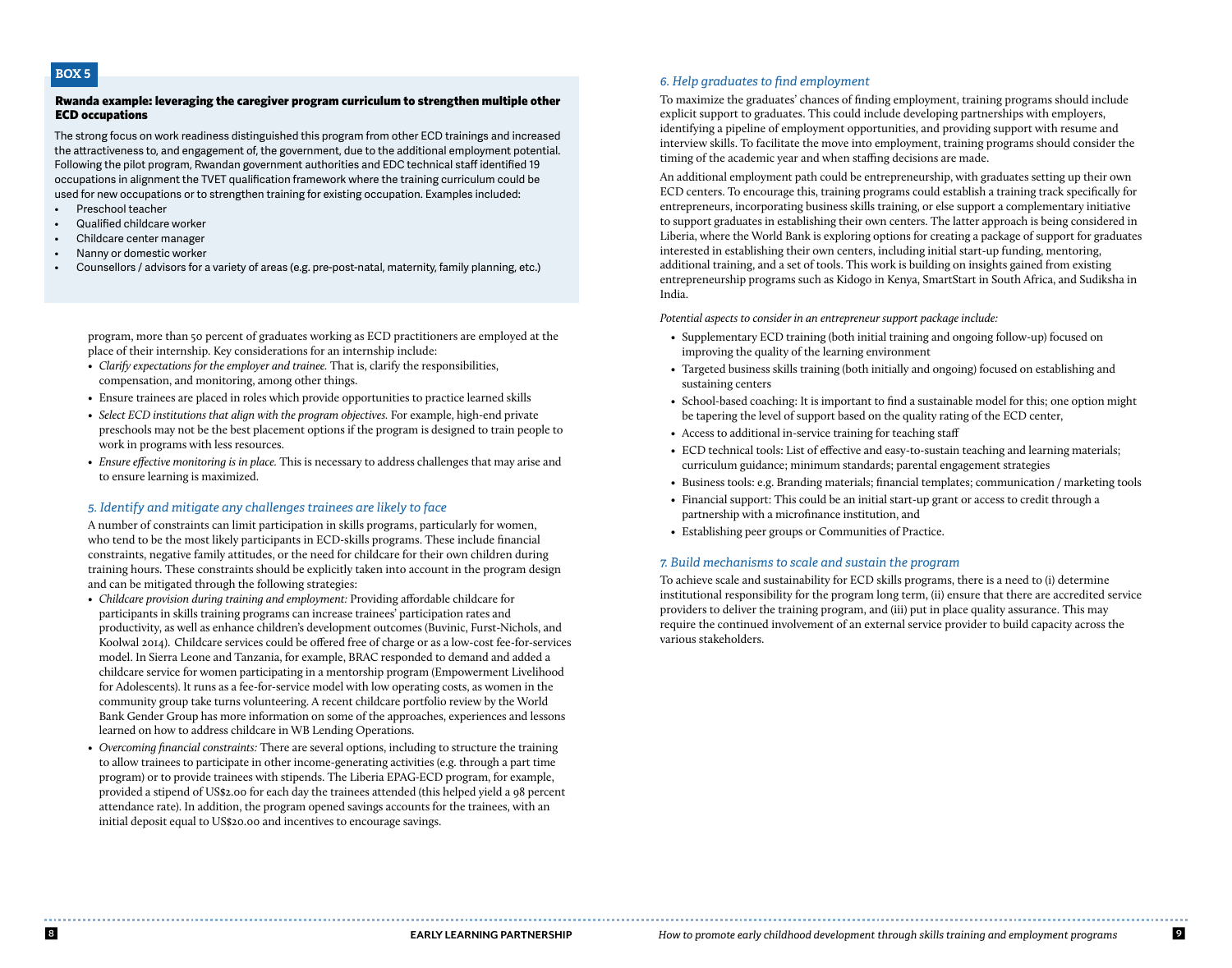# **BOX 6** Overview of ECD skills programs, by country

|                                                             |                              | <b>EPAG-ECD PROGRAM LIBERIA</b>                                                                                                                                         | <b>CAREGIVER PROGRAM</b><br><b>RWANDA</b>                                                                                                                |                                             | <b>LEAPS - PAKISTAN</b>                                                                                                                                                                    | <b>SMARTSMART</b><br><b>SOUTH AFRICA</b>                                                                                                      | <b>KIDOGO</b><br><b>KENYA</b>                                                                                                   | <b>SUDIKSHA</b><br><b>INDIA</b>                                                                                                                                         |
|-------------------------------------------------------------|------------------------------|-------------------------------------------------------------------------------------------------------------------------------------------------------------------------|----------------------------------------------------------------------------------------------------------------------------------------------------------|---------------------------------------------|--------------------------------------------------------------------------------------------------------------------------------------------------------------------------------------------|-----------------------------------------------------------------------------------------------------------------------------------------------|---------------------------------------------------------------------------------------------------------------------------------|-------------------------------------------------------------------------------------------------------------------------------------------------------------------------|
| <b>PROJECT OVERVIEW</b>                                     | No. of trainees              | 60 women in Greater Monrovia in 2016-17,<br>another 60 in 2017-18                                                                                                       | ~200 women in four areas of<br>Rwanda                                                                                                                    |                                             | 10 female youth in Sindh provice,<br>Pakistan                                                                                                                                              | Over 1,000 across 10 regions in<br>South Africa                                                                                               | ~50 women currently involved<br>in the program                                                                                  | 22 women across preschools<br>branches in Hyderabad and<br>Kolkata                                                                                                      |
|                                                             | <b>Tracks</b>                | Caregiver or teacher assistant                                                                                                                                          | Caregiver                                                                                                                                                |                                             | Community Youth Leaders:<br>Trained and supported to establish<br>community youth led preschools                                                                                           | Preschool / play-groups center<br>owner                                                                                                       | ECD center owners - to<br>improve quality and join Kidogo<br>franchise. Adding new centers<br>soon.                             | Preschool management with profit<br>sharing (10%)<br>Preschool franchise (full<br>ownership)                                                                            |
|                                                             | Selection criteria           | Young unemployed women who can pass a<br>basic literacy and numeracy test<br>Lower secondary school diploma<br>(caregiver) / senior secondary diploma<br>(teacher aide) | Young unemployed women<br>Lower secondary completion                                                                                                     |                                             | Criteria developed and youth<br>selected in association with<br>community leaders.<br>Evaluated ECE skills, creativity,<br>problem solving, planning and<br>leadership in workshop.        | Poorest quintile<br>Unemployed or in very menial<br>work<br>Grade 10 completion or 3 years<br>of working with children<br>Grit and resilience | Poorest quintile<br>Women with existing centers<br>Willingness to change, passion<br>for children and entrepreneurial<br>traits | Poorest quintile<br>Higher secondary completion<br>Love of children<br>Mostly unemployed<br>Spends 2-3 days working in the<br>classroom as part of selection<br>process |
|                                                             | <b>ECD</b> training          | <b>Yes</b><br>3 months                                                                                                                                                  | Yes<br>3 months                                                                                                                                          |                                             | Yes<br>6 months                                                                                                                                                                            | Yes<br>5 days, then onsite support                                                                                                            | <b>Yes</b><br>18 days over several months                                                                                       | Yes<br>10 days per year                                                                                                                                                 |
| <b>CURRICULUM</b>                                           | <b>Business skills</b>       | <b>Yes</b><br>~20 days                                                                                                                                                  | <b>No</b>                                                                                                                                                |                                             | <b>No</b>                                                                                                                                                                                  | Yes<br>Included in the 5 days                                                                                                                 | <b>Yes</b><br>Included in the 18 days                                                                                           | <b>Yes</b><br>3 day business training for<br>franchise track                                                                                                            |
|                                                             | Work readiness / life skills | <b>Yes</b><br>~15 days                                                                                                                                                  | Yes<br>3-4 weeks                                                                                                                                         |                                             | No                                                                                                                                                                                         | <b>No</b>                                                                                                                                     | <b>No</b>                                                                                                                       | <b>No</b>                                                                                                                                                               |
|                                                             | Internship                   | <b>Yes</b><br>3 months                                                                                                                                                  | <b>Yes</b><br>3 months                                                                                                                                   |                                             | <b>No</b>                                                                                                                                                                                  | <b>No</b>                                                                                                                                     | <b>No</b>                                                                                                                       | <b>No</b>                                                                                                                                                               |
| <b>ENABLING ASPECTS</b>                                     | Stipend                      | Yes During whole program, plus additional<br>savings scheme                                                                                                             | Yes<br>Placement only                                                                                                                                    |                                             | <b>Yes</b>                                                                                                                                                                                 | <b>No</b><br>But only 1 week training                                                                                                         | <b>No</b>                                                                                                                       | <b>No</b>                                                                                                                                                               |
|                                                             | Childcare                    | <b>Yes</b>                                                                                                                                                              | <b>No</b>                                                                                                                                                |                                             | <b>No</b>                                                                                                                                                                                  | <b>No</b>                                                                                                                                     | <b>No</b>                                                                                                                       | <b>No</b>                                                                                                                                                               |
| <b>POST-TRAINING</b><br><b>EMPLOYMENT</b><br><b>SUPPORT</b> | Links to employment          | <b>Yes</b><br>Support with finding ECD work                                                                                                                             | Yes<br>Matched women-employers                                                                                                                           |                                             | <b>Yes</b><br>Help establish ECE centers                                                                                                                                                   | <b>Yes</b><br>Help establish centers                                                                                                          | N/A<br>Already own centers                                                                                                      | <b>Yes</b><br>To manage new centers                                                                                                                                     |
|                                                             | Entrepreneur set-up package  | <b>Yes</b><br>Adding in 2018-19                                                                                                                                         | <b>No</b>                                                                                                                                                |                                             | <b>Yes</b><br>Mentorship, stipend, COP                                                                                                                                                     | Yes<br>Onsite monitoring, small initial<br>finance, ongoing training, tools,<br>access to micro-loans                                         | Yes<br>Weekly monitoring, TLMs,<br>center renovation, tools,<br>branding                                                        | <b>Yes Partly</b><br>Cover set up costs in profit sharing<br>track (~\$1500) but in the franchise<br>model the set up cost is mostly<br>paid by franchisees             |
| <b>RESULTS</b>                                              | Completion<br>rate           | 93% completion of pilot program                                                                                                                                         | 62% completion of pilot<br>program                                                                                                                       |                                             | 90% completion of training                                                                                                                                                                 | 70% completion of training and                                                                                                                | 100% completion of program<br>to date                                                                                           | 100% completion of training and                                                                                                                                         |
|                                                             | Employment (of which in ECD) | 92% (60% in paid<br>ECD work)                                                                                                                                           | 40% (88%<br>in ECD)                                                                                                                                      | and setting up ECE center.<br>(100% in ECD) |                                                                                                                                                                                            | first year running ECD center.<br>(100% in ECD)                                                                                               | N/A Already<br>own centers                                                                                                      | year 1 in profit sharing track. ~70%<br>completion of training and year 1 in<br>franchisee track                                                                        |
|                                                             | Costs per<br>trainee         | US\$1,700<br>Including childcare                                                                                                                                        | US\$300 Including US\$100<br>stipend                                                                                                                     |                                             |                                                                                                                                                                                            |                                                                                                                                               |                                                                                                                                 |                                                                                                                                                                         |
| <b>MORE INFORMATION</b>                                     |                              | http://www.worldbank.org/en/topic/<br>education/brief/early-learning-partnership                                                                                        | http://idd.edc.org/<br>resources/publications/<br>junior-caregiver-program<br>Innovation for Education /<br><b>EDC Final Outcome Report,</b><br>May 2015 |                                             | Paper forthcoming.<br>Implemented by Harvard<br>School of Public Health, The<br>Aga Khan University, Yale Child<br><b>Study Center and National</b><br>Commission for Human<br>Development | http://www.smartstart.org.za/                                                                                                                 | https://www.indiegogo.com/<br>projects/kidogo-mama-<br>preneurs#/                                                               | http://www.sudiksha.in/                                                                                                                                                 |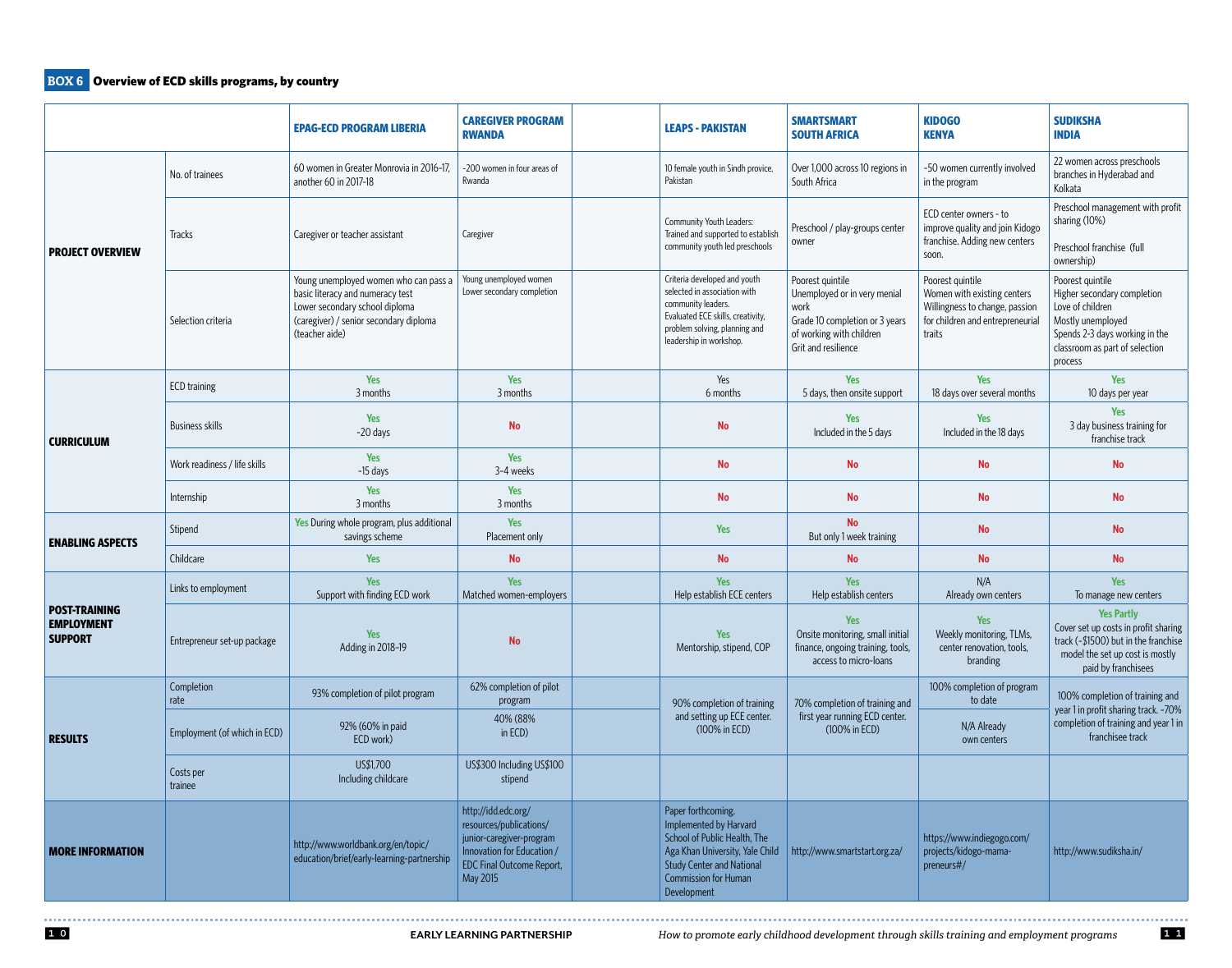### **REFERENCES**

Buvinic, M., R. Furst-Nichols, and G. Koolwal, G. 2014. Data2X: Mapping Gender Data Gaps. Washington, DC: United Nations Foundation.

IFC, 2017. Tackling Childcare: The Business Case for Employer-Supported Childcare

Naudeau et al., 2011. *Investing in Young Children. An Early Childhood Development Guide for Policy Dialogue and Project Preparation.* The World Bank, Washington, DC

Optimus Impact. 2013. "What's Going on with Nairobi's Preschoolers?" Research paper, Issue 1, UBS Optimus Foundation, Zurich.

Ponguta, L. A., Rasheed, M. A., Reyes, C. R., & Yousafzai, A. K. 2018. *A Conceptual Model for Youth-Led Programs as a Promising Approach to Early Childhood Care and Education*

Sun, J., N. Rao, and E. Pearson. 2015. *Policies and Strategies to Enhance the Quality of Early Childhood Educators.* Background paper prepared for the Education for All Global Monitoring Report 2015.

EFA Global Monitoring Report, 2015 "Education For All 2000-2015: Achievements and Challenges", UNESCO

### **RESOURCES**

World Bank Skills Portfolio Review (2017)

World Bank Gender Group, Childcare Portfolio Review (2018)

IFC Tackling Childcare Initiative Report: IFC, 2017. *Tackling Childcare: The Business Case for Employer-Supported Childcare*

World Bank Group Women, Business and the Law.

Reports include: *Women, Business and the Law 2018*, *Women, Business and the Law 2016: Getting to Equal and Women, Business and the Law 2014: Removing Restrictions to Enhance Gender Equality*

# **ANNEX 1 More Information on The World Bank EPAG-ECD Training Program**

### **In Liberia**

#### *Program overview*

To increase young women's participation in the workforce, in 2010 the Government of Liberia, with the support of the World Bank, launched the Economic Empowerment of Adolescent Girls and Young Women program (EPAG). EPAG comprised three-to-six-months of classroom training followed by threeto-six-months of placement and support. In 2015, because access to quality ECD in Liberia was low and only 29 percent of preschool teachers had formal training, the EPAG team identified an opportunity to incorporate ECD practitioner training as a training track. In 2016, with funding from the World Bank's Early Learning Partnership, a pilot was launched to integrate ECD into EPAG. The EPAG-ECD pilot trained 60 young women in Montserrado County as either preschool teacher assistants or as caregivers/ nannies.

**This pilot was designed to tackle three issues with one investment. It aimed to improve women's employment opportunities, increase self-esteem and empowerment, and increase the workforce to deliver quality childcare and preschool services.**

#### *Areas for improvement integrated into a second round of EPAG-ECD in 2017-18*

A second round of the training took place in for the academic year 2017–18 for an additional 60 women. As with the first round of the ECD EPAG training, there was a two- to three-month classroom training, followed by a three-month internship (until the end of the school year). A number of improvements were made based on the evaluation learnings:

- Align the certificate with the Ministry for Education ECD pathways. The EPAG ECD curriculum will be refined to ensure that it fully aligns with ECD practitioner qualifications and is officially recognized by the Ministry of Education.
- *Add a transition-to-work training module* to improve work-readiness, including professional behaviors
- *Align internship opportunities with ECD provision serving vulnerable children*
- *Further clarify internship expectations* through a detailed MOU with employers and improve monitoring, and
- *• Support graduates to find employment opportunities.*

In addition, the ELP team is developing a second phase of the training program to allow graduates to apply for a package of funding and support, which is designed to enable women entrepreneurs to run quality ECD centers in Liberia, serving vulnerable children. This initiative will predominantly target graduates of the EPAG-ECD training program as a further professional development opportunity. The women will receive a package of support, which is likely to include training, coaching and mentorship, a small initial grant as well as access to further funding if required through partnership with a microfinance institution. The ECD centers will have common branding and be required to meet quality standards. The project is drawing inspiration and learnings from several existing initiatives: Kidogo in Kenya; SmartStart in South Africa; and Sudiksha in India.